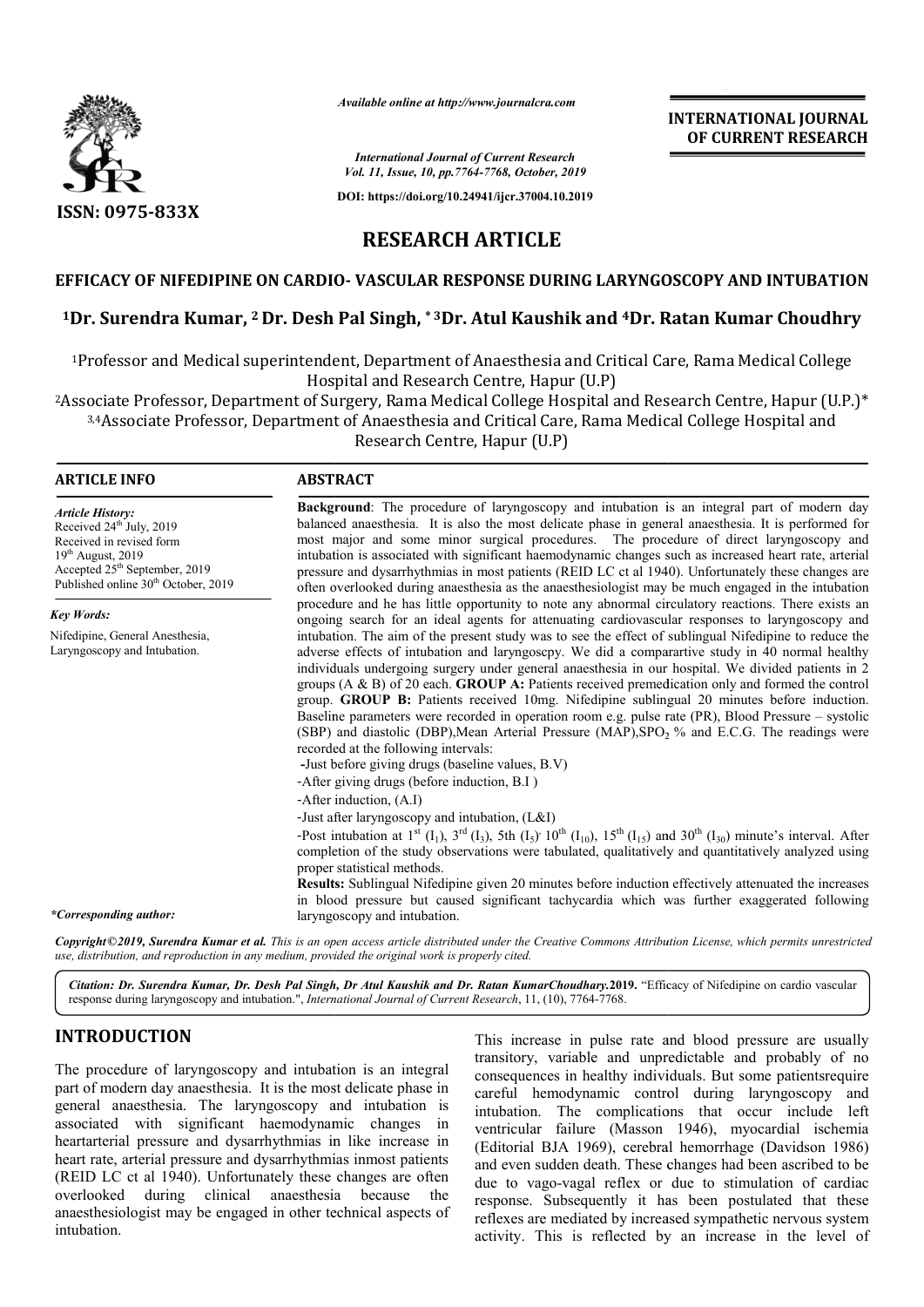circulating catecholamines especially noradrenalin. The stimulation of the sympathetic system occurs due to laryngoscope pressing the base of the tongue or lifting the epiglottis thus stimulating the mechanoreceptors in the proximal part of the trachea. Over the period of time various approaches have been advocated ranging from minimizing the duration of laryngoscopy (to less than 15 second) and the use of various pharmacological agents to reduce the extent of these potentially harmful responses. Lidocaine is the oldest and most widely used drug for the purpose of attenuating pharyngeal and laryngeal reflexes. It is particularly suitable for this purpose because of its rapid onset and short duration of action which is compatible with the duration of this pressor response. It is used topically as laryngotracheal spray or by intravenous route. Other drugs have been postulated for attenuation of these presser responses include intravenous narcotics like Fentanyl, Alfentanil (KAUTTO 1985 ) and various antihypertensive agents such as beta blockers (PYRS PROBERS C.et al 1971), ganglion blockers (SIEDLECKI 1975), central sympatholytics like clonidine (ORKO ct al 1987 ), calcium channel blockers, ACE inhibitors and peripheral vasodilators like nitroprusside and hydralazine (CURRAN 1975 KAMRAS 1986 ).None of these pharmacological agents have proved entirely satisfactory because the response may not be completely blocked or the method itself carries additional risks. Therefore, there exists an ongoing search for an ideal agents for attenuating cardiovascular response to laryngoscopy and intubation. The aim of the present study was to compare the hemodynamic effects of sublingual nifedipine in healthy normotensive patients during general anaesthesia and to study the hemodynamic and electrocardiographic changes of these patients during laryngoscopy and tracheal intubation.

## **MATERIALS AND METHODS**

The study was conducted in Department of Anaesthesioloy of our hospital after approval by the hospital ethics committee on 40 normotensive ASA Grade I & II patients. Selected patients were of both sexes, 20-60 years old and of ASA Grade I & II only. All patients underwent a thorough preanaesthetic checkup. Following investigations were performed-Haemoglob in%, Blood Sugar, TLC, DLC, BT/CT, RFT,LFT, ESR, E.C.G, Chest X-Ray ,Urine R/M

### **Exclusion Criteria**

The following patients were not included in the study:

- Uncooperative patients.
- Patient suffering from renal, hepatic or psychiatric illnesses.
- Patients with a history of hypertension, diabetes mellitus, bronchial asthma.
- Patient on medication with any cardio –vascular diseases.
- Patient with addiction to any drugs particularly narcotics.

**Pre-medication:** Uniform premedication was given in both groups with tablet diazepam 5 mg H.S. on the night before surgery and with Inj pethidine 1 mg /kg and Inj Phenergan 0.5 mg / kg I.M. 45 minutes before induction of general an aesthesia.

**Group A:** Patients in this group only received the premedication and formed the control group.

**Group B:** Patients received 10mg. Nifedipine sublingual 20 minutes before induction.

**Induction and maintetance of anaesthesia:** Baseline parameters were recorded in operation room. The patients were preoxygenated for 3 minutes with 100% oxygen. Induction was done with inj. thiopentone sodium  $(3-5 \text{ mg/kg})$  I/V followed by injection succinvlcholine  $(1.5 \text{ mg} / \text{kg})$  I/V. Endotracheal intubation was carried out and maintained with oxygen, nitrous oxide and injection vecuronium (0.08 to 0.1 mg /kg) I/V with Bain's or closed circuit.At the end of surgery reversal was done with injection atropine 0.02mg /kg and injection neostigmine 0.05mg / kg I/V.

#### **Following parameters were observed for the study**

- Pulse rate (PR)
- Blood Pressure Systolic(SBP) and Diastolic (DBP)
- Mean Arterial Pressure (MAP)
- $SPO<sub>2</sub>$ %
- E.C.G

#### **The readings were recorded at the following intervals**

- Just before giving Nifedipine( baseline values, B.V.)
- After giving drugs Nifedipine sublingually. (before induction, B.I.)
- After induction, (A.I.)
- Just after laryngoscopy and intubation, (L&I)
- Post intubation at  $1^{st}$  (I<sub>1</sub>),  $3^{rd}$  (I<sub>3</sub>), 5th (I<sub>5</sub>)'10<sup>th</sup> (I<sub>10</sub>), 15<sup>th</sup>  $(I_{15})$  and 30<sup>th</sup>  $(I_{30})$  minutesintervals.
- Adverse effects if any were recorded. All the above information was recorded in a proforma.

#### **Observations**

The present study was conducted in 40 patients of both sexes, age group 20-60 yrs., scheduled for elective surgery under general anaesthesia at Rama Medical College Hospital & Research Centre, NH-24, Pilkhuwa, Hapur.In Group A(Control) the rise in mean pulse rate was statistically highly significant after induction, at laryngoscopy and intubation, 1 & 3 minutes post intubation and was significant at 5 & 10 minutes post intubation. While at other intervals the changes were statistically nonsignificant. In Group B (sublingual Nifedipine) the rise in means pulse rate was statistically significant as compare to the basal value, after administration, induction, laryngoscopy and intubation which progressed to a highly significant increase at  $1& 3$  minutes post intubation followed by a significant increase at 5&10 minutes post intubation.

While at other intervals the changes were statistically nonsignificant. In GROUP A (control) the rise in mean systolic blood pressure was highly significant after laryngoscopy and intubation and at 1min. post intubation and significant at 3 & 5 min. post intubation. In GROUP B (sublingual Nifedipine) the fall in mean systolic blood pressure after induction was significant while increase at 1 min. post intubation was highly significant. In GROUP A (control) there was a highly significant increase in the mean diastolic blood pressure at 1 & 3 minutes post intubation and significant increase subsequent to laryngoscopy, intubation and at 5 minutes post intubation.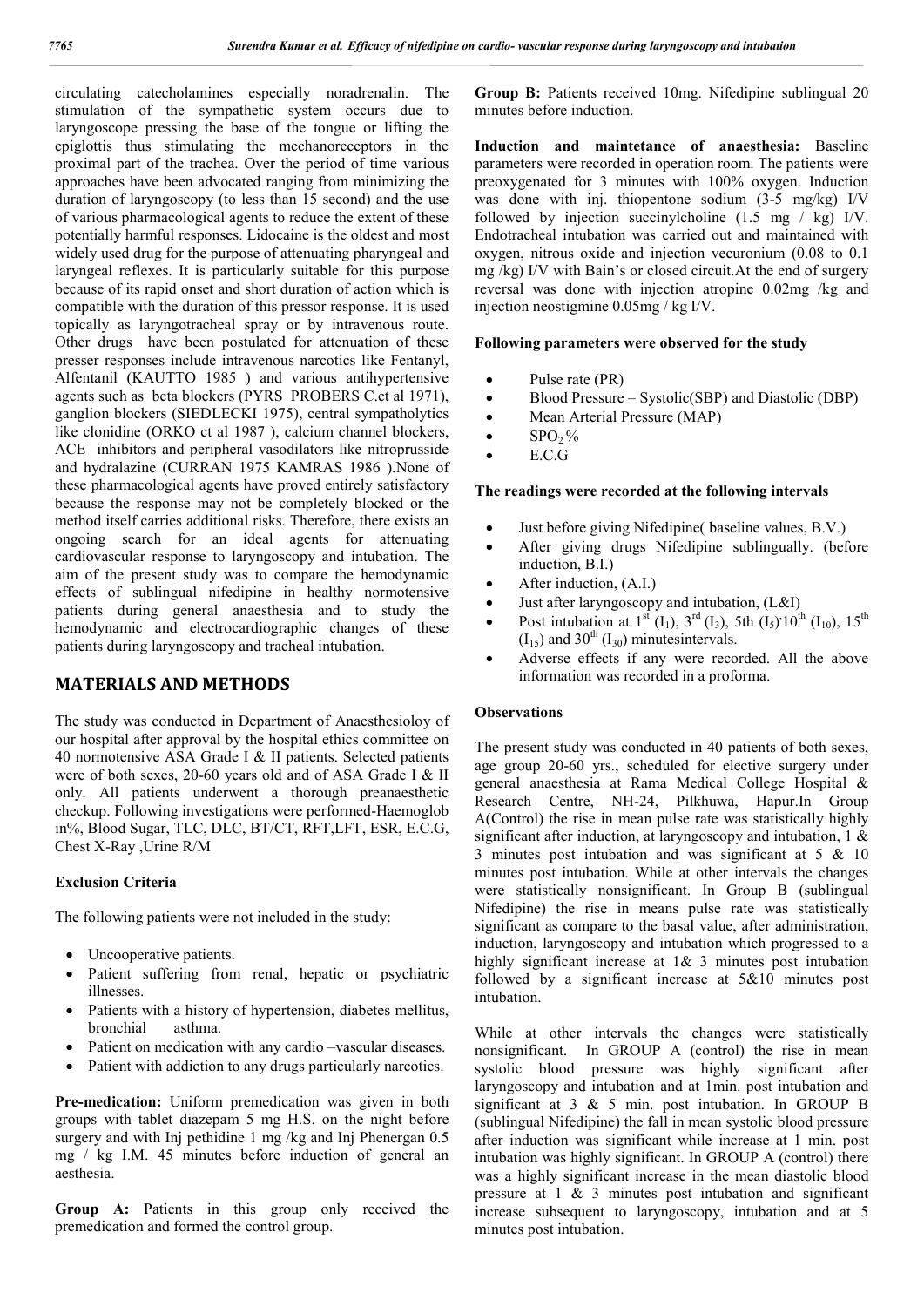#### **Table 1. Distribution of patients**

| S. No. | <b>GROUP</b> | No. of Patient | Dose of drug          |
|--------|--------------|----------------|-----------------------|
|        |              |                | Control group         |
|        |              | 20             | Sublingual Nifedipine |

**Table No.2. Age distribution**

| S. No | Age Group | Group A | Group B | Total |
|-------|-----------|---------|---------|-------|
|       | $20 - 30$ |         |         |       |
|       | $31-40$   |         |         |       |
|       | $41 - 50$ |         |         |       |
|       | 51-60     |         |         |       |
|       | TOTAL     |         | 20      |       |

| Table no. 3. Sex distribution |  |
|-------------------------------|--|
|-------------------------------|--|

| S. NO. | <b>GROUP</b> | NO. OF PAT. | <b>SEX</b> |               |  |  |
|--------|--------------|-------------|------------|---------------|--|--|
|        |              |             | MAI F      | <b>FFMAIF</b> |  |  |
|        |              |             |            |               |  |  |
|        | в            |             |            |               |  |  |
|        | TOTAL.       |             |            | 28            |  |  |

**Table No. 4. Weight Distribution**

| S. No | WEIGHT    | <b>GROUP A</b> | <b>GROUP B</b> | TOTAL |
|-------|-----------|----------------|----------------|-------|
|       | $30-40$   |                |                |       |
|       | $41 - 50$ |                |                | 13    |
|       | 51-60     |                |                | 13    |
|       | > 61      |                |                |       |
|       | TOTAL.    | 20             | 20             |       |

intubation, andat 3 minutes post intubation and was highly significant at 1min. post intubation. In GROUP A the increase in mean arterial blood pressure from basal was observed which was significant at laryngoscopy, intubation, and 5 min post intubation and highly significant at 1 & 3 min post intubation. In GROUP B there was a significant decrease in mean arterial blood pressure after induction and a highly significant increase at 1 & 3 min post intubation respectively.

**ECG changes:** Sinus tachycardia was seen in all cases and no other abnormality was seen in ECG throughout the study.

 $SPO<sub>2</sub> Changes: In all the cases  $SDO<sub>2</sub>$  was 95 % or more$ throughout the study.

**Complication:** No adverse effect of any drug and no complication was observed in the study.

#### **DISCUSSION**

The most vital element in providing safe anaesthesia is the maintenance of a patent airway. Laryngoscopy and endotracheal intubation is the routinely performed procedure to ensure an intact airway and hence form an integral part of modern day balanced anaesthesia.The aim of the present study was to compare the hemodynamic effects of sublingual Nifedipine in healthy normotensive patients during general anaesthesia and to study the hemodynamic and electrocardiographic responses to laryngoscopy and tracheal intubation.

**Table No. 5. Mean pulse rate in two groups at relevant recording time**

| Group                    |      | B.۱   | .     | A.I   | L&I    |        |        |        | 110   |       | 130   |
|--------------------------|------|-------|-------|-------|--------|--------|--------|--------|-------|-------|-------|
| A(Control)               | Mean | 87.05 | 87.05 | 99.95 | 103.65 | 119.65 | 109.05 | 100.40 | 98.85 | 89.75 | 87.55 |
|                          | S.D  | 7.69  | 7.69  | 5.51  | 5.82   | 9.03   | 9.81   | 5.91   | 5.40  | 5.50  | 5.61  |
| B(Sublingual(Nifedipine) | Mean | 88.55 | 95.70 | 98.95 | 102.50 | 109.60 | 101.35 | 93.10  | 93.00 | 90.20 | 88.50 |
|                          | S.D  | 14.68 | 14.41 | 14.75 | 15.05  | .5.56  | 16.07  | 3.97   | 1.85  | .4.21 | 14.65 |

**Table No. 6. Statistical analysis of mean pulse rate in two groups at relevant recoding time and their comparison with baseline value**

| Group                |              | B.V-          | B.V-   | B.V-   | B.V-   | B.V-   | $B.V-$ | B.V-     | $B.V-$ | $B.V-$ |
|----------------------|--------------|---------------|--------|--------|--------|--------|--------|----------|--------|--------|
|                      |              | B.l           | A.l    | L&I    |        |        |        | 110      | 115    | 130    |
| A (Control)          | P. Value     | $\sim$ $-$    | < 0.00 | < 0.00 | < 0.00 | < 0.00 | < 0.05 | $<$ 0.05 | >0.05  | >0.05  |
|                      | Significance | $\sim$ $\sim$ | H.S.   | H.S.   | H.S.   | H.S.   | υ.     | D.       | N.S.   | N.S.   |
| <b>B</b> (Sublingual | P. Value     | < 0.05        | < 0.05 | < 0.05 | < 0.00 | < 0.00 | < 0.05 | < 0.05   | >0.05  | >0.05  |
| Nifedipine)          | Significance | D.            | s.     | S.     | H.S.   | H.S.   | υ.     | J.       | N.S    | N.S    |

S=SIGNIFICANT, N.S. = NON SIGNIFICANT, H.S. = HIGHLY SIGNIFICANT

**Table No. 7. Mean systolic blood pressure in two group at relevant recording time**

|              | Group | B.V    | B.I.  | A.I.  | L & I  |        |        |        | 110    | 115   | 13 <sub>0</sub> |
|--------------|-------|--------|-------|-------|--------|--------|--------|--------|--------|-------|-----------------|
| A (Control)  | Mean  | 128.80 | 28.80 | 27.30 | 139.40 | 165.40 | 145.00 | 134.30 | 130.30 | 29.10 | 127.70          |
|              | S.D   | 10.29  | 10.29 | 3.30  | 1.46   | 16.44  | 8.17   | 9.61   | 8.74   | 8.32  | 9.59            |
| B(Sublingual | Mean  | 127.80 | 27.40 | 19.70 | 129.10 | 152.20 | 150.50 | 126.50 | 126.10 | 23.50 | 128.10          |
| Nifedipine)  | S.D   | 1.57ء  | 15.19 | 27    | 31.21  | 12.86  | 72.76  | 12.63  | 10.90  | 8.10  | 11.58           |

**Table No. 8. Mean diastolic blood pressure in two groups at relevant recording time**

|              | Group | B.V   | B.I.  | A.I.  | L&l   |       |       |       | 110   |       | 130   |
|--------------|-------|-------|-------|-------|-------|-------|-------|-------|-------|-------|-------|
| A (Control)  | Mean  | 77.50 | 77.50 | 76.50 | 81.95 | 96.40 | 87.50 | 81.70 | 79.40 | 76.30 | 75.30 |
|              | S.D   | 6.39  | 6.39  | 5.91  | 9.62  | 8.62  | 3.78  | 6.03  | 5.73  | 4.91  | 4.65  |
| B(Sublingual | Mean  | 76.60 | 77.70 | 70.70 | 83.60 | 94.60 | 84.90 | 78.50 | 79.30 | 77.20 | 76.80 |
| Nifedipine)  | S.D   | 7.82  | 7.09  | 775   | 9.08  | 8.83  | 9.55  | 6.89  | 7.23  | 6.20  | 7.38  |

#### **Table No.9. Mean of arterial blood pressure in two groups at relevant recording time**

|              | Group | B.V.  | B.I.  | A.I.  | L&I    |       |        |       | $1_{10}$ | 115   |       |
|--------------|-------|-------|-------|-------|--------|-------|--------|-------|----------|-------|-------|
| A(Control)   | Mean  | 94.70 | 94.70 | 93.50 | 101.10 | 19.50 | 106.60 | 99.25 | 96.45    | 93.95 | 92.75 |
|              | S.D   | 6.83  | 6.83  | 7.19  | 9.54   | 10.25 | 4.03   | 5.73  | 5.38     | 5.16  | 5.77  |
| B(Sublingual | Mean  | 93.65 | 94.15 | 86.95 | 98.65  | 13.75 | 106.75 | 94.50 | 94.75    | 92.60 | 93.90 |
| Nifedipine)  | S.D   | 8.54  | 8.89  | 4.62  | 14.52  | 9.65  | 26.51  | .55   | 6.73     | 5.88  | 8.21  |
|              |       |       |       |       |        |       |        |       |          |       |       |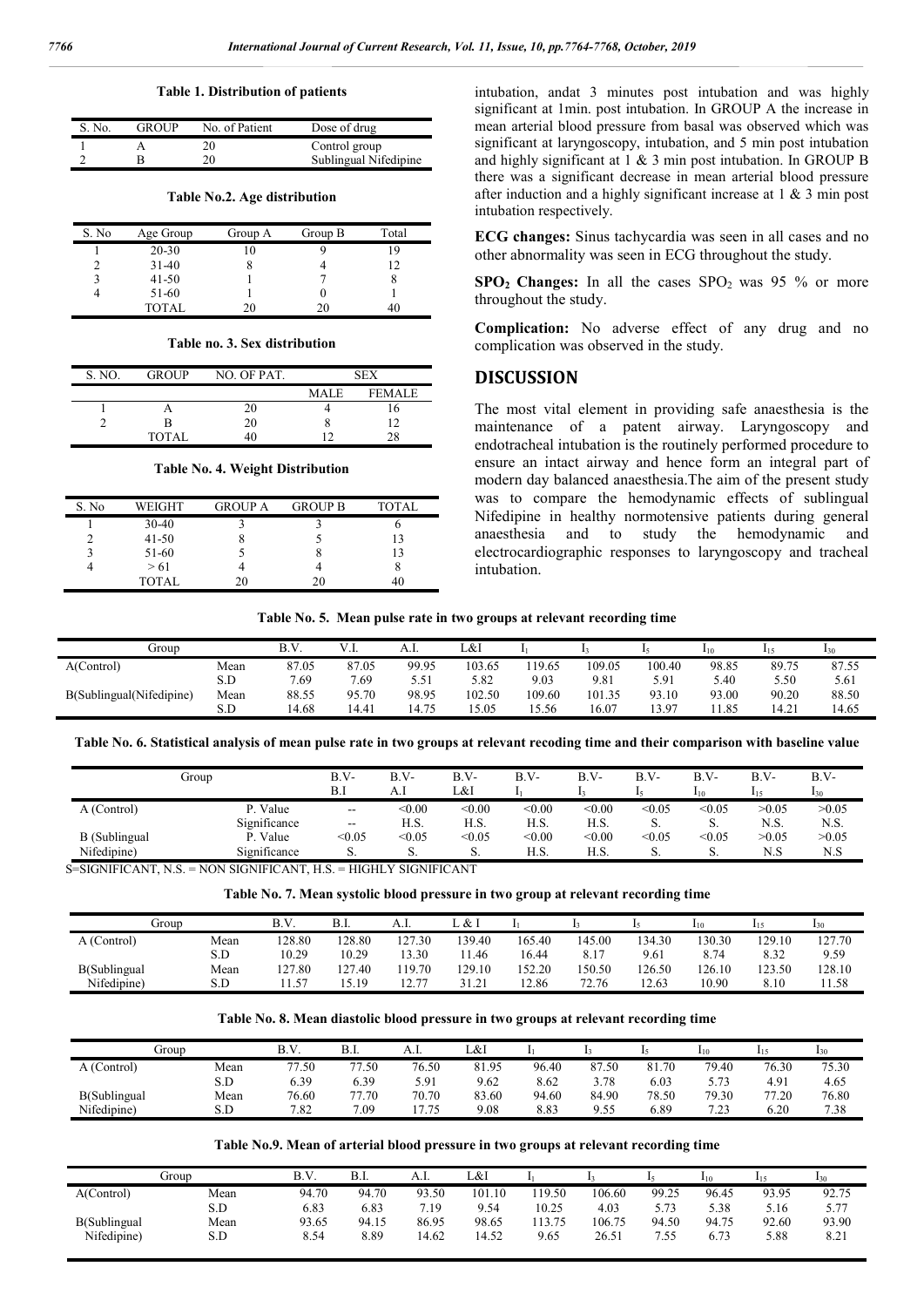**Group A (Control):** After induction there was a highly significant increase in PR, a non-significant decrease in the SBP, DBP and MAP. Just after laryngoscopy and intubation there was a highly significant increase in PR, SBP, DBP and MAP. At 1 min post intubation a highly significant increase was observed in all the parameters from the basal value.

At 3 min post intubation there was highly significant increase in PR, DBP, and MAP, though a decrease was seen in the SBP. It was still significantly higher than the basal value. At 5 minutes post intubation a gradual decline was seen in all the parameters with SBP, DBP and MAP reaching the basal value by 10 minutes post intubation and PR by 15 minutes post intubation.

**Group B (Sublingual Nifedipine):** After pre-treatment with sublingual Nifedipine a statistically significant increase was observed in the PR while the changes in the rest of the parameters from the baseline were non-significant.After induction there was a significant increase in PR while a statistically significant fall was observed in SBP and MAP and a non-significant increase was seen in DBP. Just after laryngoscopy and intubation there was a significant increase in PR, DBP while a non-significant increase in the rest of the parameters.

At 1 min post intubation there was a highly significant increase in all the parameters. At 3 minutes post intubation there was still a highly significant increase in the PR and a significant increase in DBP, MAP. At 5 minutes post intubation there was a persistent significant increase in PR while the rest of the parameters had decreased but were still higher than the basal value by a non-significant difference. Thereafter there was a non-significant change from the baseline in the rest of the recording at the remaining intervals.

## **RESULTS AND CONCLUSION**

#### **In the present study following conclusions are drawn:**

- Laryngoscopy and intubation are associated with significant increases in pulse rate, blood pressure, mean arterial pressure and sinus tachycardia
- The maximum increases in parameters occur at 1 min post intubation with values returning to baseline at 10 min post intubation in case of pulse rate and at 5 minutes post intubation in case of systolic, diastolic and mean arterial pressure.
- The sublingual Nifedipine though effective in attenuating the degree of cardio vascular response but was not fully effective to decrease the response immediately after intubation.
- Sublingual Nifedipine given 20 minutes before induction effectively attenuated the increases in blood pressure but caused significant tachycardia which was further exaggerated following laryngoscopy and intubation.

The drug studied is helpful in attenuating other cardiovascular response to laryngoscopy and intubation without any complication except tachycardia when used in proper dosage and at a proper time.

#### **Acknowledgement**: None

**Conflict of interest**: No conflict of interest with anybody **Funding**: No funding from any source

## **REFERENCES**

- Abou-Madi, M., N., Kezster, H., and Yacoub, J., M. 1977. Cardiovascular Responses to laryngoscopy and tracheal intubation following small and large doses of lidocaine. Can Anaesh. Soc. J., 24, 12.
- Adams, H., A., Bormann, B., V., Bachmann, B., Ratthey, K., Hempelmann, G. 1987. The endocrine stress response to orotracheal intubation under Topical anesthesia with lidocaine. Anaesthesia, 36, 468.
- Asfar S., N., and Abdulla, W., Y. 1990. The effect various administration Routes of lidocaine on hemodynamics and ECG rhythm during Endotracheal intubation. Acta Anaes. Belg., 41, 17.
- Burstein, C., L., Woloshin G., and Newman, W. 1950. Electrocardiographic studies during endotracheal intubations. Effects during General anaesthesia and intravenous. Anesthesiology, 11, 299.
- Carabine, U., A., Wright, P., M., Howe, J., P., and Moore, J. 1991. Cardiovascular effects of intravenous clonidine.
- Partial attenuation of the pressor response to intubations by clonidine. Anaesthesia, 46, 634.
- Cucchiara, R., F., Benefiel, D., J., Matteo. R., S., Dewood, M., and Albin, M., S. 1986. Evaluation of esmolol in controlling increases in heart rate and blood pressure during endotracheal intubation in patients undergoing carotid endarterectomy. Anesthesiology, 65, 528.
- Curran, J., Hamilton, C., and Taylor, T. 1975. Topical analgesia before Tracheal intubation. Anesthesia, 30, 765.
- Dahlgren, N., and Messeter, K. 1981. Treatment of stress response to Laryngoscopy and intubation with fentanyl. Anaestheia, 36. 1022.
- Denliner, J., K., Ellison, N., and Ominsky, A., J. 1974 effects of intra-Tracheal lidocaine on circulatory responses to tracheal intubation. Anesthesiology, 41, 409.
- Dwyer, C., S., Strout, W., G., and Thomas, P., B. 1953. Cardiac arrest on Intubation. Anaesth., Analg, 32, 123.
- Ebert, T., J., Bernstein, J., S., Stowe, D., F., Roerig, D., and Kampine, J., P. 1990. Attenuation of hemodynamic responses to rapid sequence induction and intubation in healthy patients with a single bolus of Esmolo. J. Clin. Anaesth., 2, 243.
- Fox, E., Sklar, G., S., Hill, C., Villanueva, R., and King B., D. 1977.Complications related to the pressor response to endotracheal intubation. Anaesthesiology, 47 , 524
- Fuji, Y., Saitoh, Y., Takahashi, S., and Toyooka, H. 1998. Diltiazem-Lidocaine combination for the attenuation of cardiovascular responses to Tracheal intubation in hypertensive patients. Can. J. Anaesth. 45, 933.
- Grover, V., K., Sharma, S., and Mahajan, R., P. 1987. Low dose intranasal Nitroglycerine attenuates pressor response. Anaesthesiology, 66, 722.
- Hamill, J., F., Bedford, R., F., Weaver, D., C., and Colohan, A., R. 1981. Lidocaine before endotracheal intubation: intravenous of laryngotracheal? Anaesthesiology, 55, 578.
- Helfman, S., M., Gold, M., I., DeLisser, E., A., and Herrington, C., A. 1991. Which drug prevents tachycardia and hypertension associated with Tracheal intubation: lidocaine, fentanyl, of esmolol? Anesh. Analg., 72, 482,